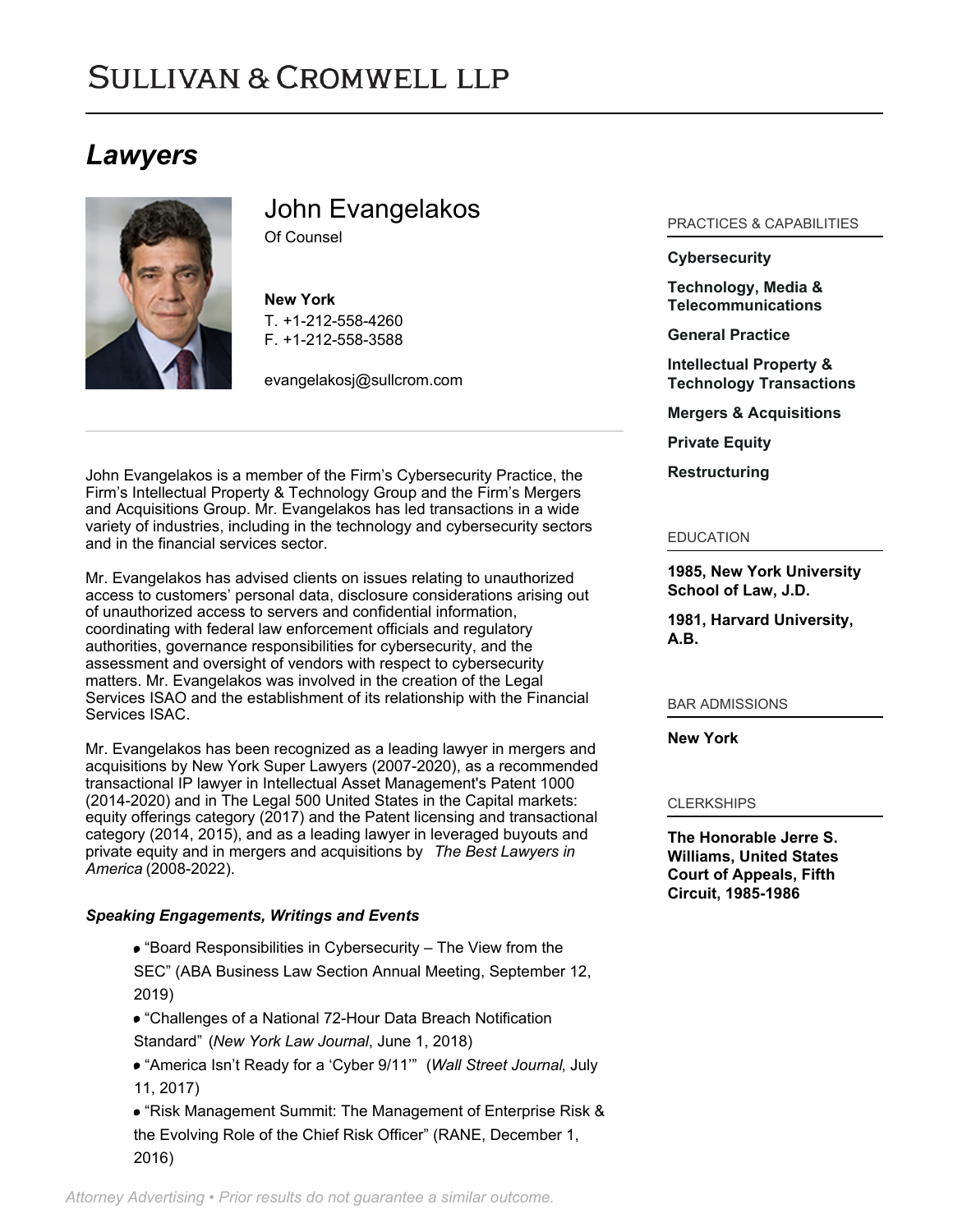- "Working with Governmental Authorities After a Breach: Effective Strategies for Engagement" (cyberSecure, September 27, 2016)
- "Why America Needs to Lead on Cybersecurity" (*Mimesis Law*, June 29, 2016)
- "John Evangelakos at Mimesis Law's Cy-Pher Executive Roundtable." (*Mimesis Law*, June 7, 2016)
- "Unified Theory of Security Organizations and Standards." (NYSE Governance Services Cybersecurity Webinar, August 12, 2015)

#### **SELECTED REPRESENTATIONS**

#### *Intellectual Property and Technology-Related Transactions*

**Eastman Kodak** in the \$527 million sale of its digital imaging patent portfolio to a consortium organized by **Intellectual Ventures**  and **RPX Corporation**

**Intercontinental Exchange** in its \$8.2 billion acquisition of **NYSE Euronext**, its acquisitions of the **New York Board of Trade** for \$1.7 billion and **Creditex** for \$625 million, its \$9.9 billion attempted acquisition of the **Chicago Board of Trade**, its \$5.2 billion acquisition of **Interactive Data Corporation** and its acquisition of **Standard & Poor's Securities Evaluations** and **Credit Market Analysis** businesses

**Axel Springer** in its acquisition of **Business Insider**

**Archipelago Holdings** in its \$10.5 billion merger with The New York Stock Exchange to form **NYSE Group**; in its \$90 million acquisition of **PCX Holdings**, the parent company of the Pacific Exchange; in its joint venture with the **Pacific Exchange**, creating the first completely open electronic stock market in the United States; and in numerous rounds of financing, including the \$125 million investment by **General Atlantic** and its merger with **REDIBook**

**Microsoft**, as the organizer of a consortium of technology companies, in its patent purchase agreement with **Novell**, pursuant to which the consortium acquired approximately 882 patent and patent applications from Novell for \$450 million, at the same time as Novell was taken private by Attachmate Corporation

**Barclays** in the \$15.2 billion sale of Barclays Global Investors (BGI) to **BlackRock**

**NXP B.V.** in a strategic alliance with **Virage Logic Corporation**, pursuant to which NXP transferred employees and assets associated with selected advanced CMOS libraries, IP blocks and System-on-Chip architecture, and which included a long-term IP licensing and development agreement

**Citadel Investment Group** in its investment in **Direct Edge ECN**

**LCH.Clearnet** in its acquisition of **International Derivatives Clearing Group** from the **NASDAQ OMX Group** and certain other investors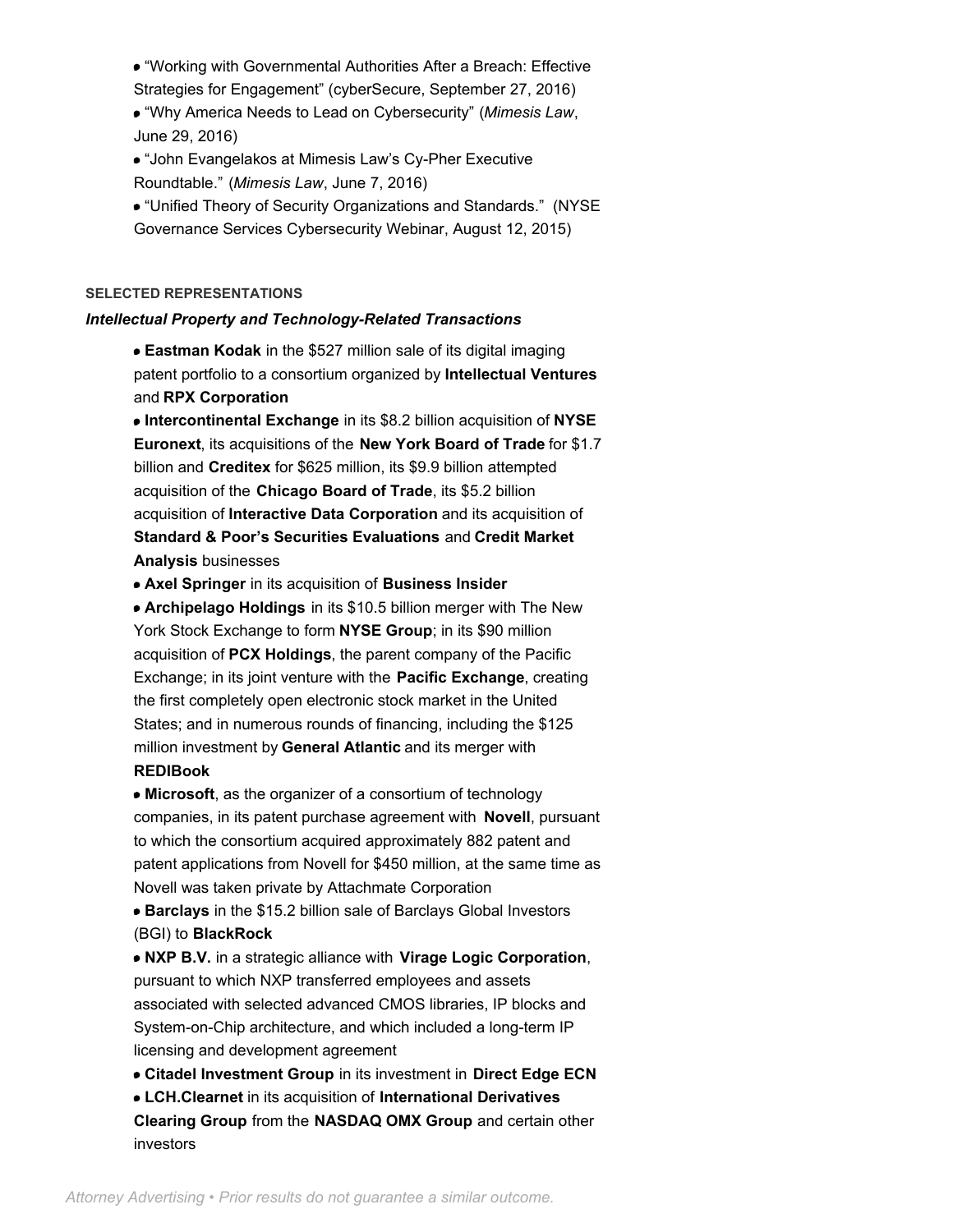- **Citigroup** in its role as financial adviser to **NYSE Group** in connection with its \$10.2 billion merger of equals with **Euronext**
- **Cablevision** in connection with the \$750 million sale by one of its affiliates of PCS licenses to **Verizon Wireless**
- **Reuters Group** in its \$239 million acquisition of **Multex.com**

### *Mergers and Acquisitions Transactions*

**AkzoNobel** in the \$1.05 billion sale of its North American decorative paints business to **PPG Industries BP** in its \$7 billion sale of upstream assets in the United States, Canada and Egypt to **Apache Corporation Anheuser-Busch InBev** in the \$2.3 billion sale of Busch Entertainment to **Blackstone**; **Interbrew** in its \$11.4 billion acquisition of **AmBev** to form InBev and in the related \$1.2 billion unwinding of Interbrew's joint venture with **Fomento Económico Mexicano (FEMSA)** in Mexico and the United States Independent Directors of **Tower Group** in the sale of Tower to **ACP Re**, an affiliate of AmTrust Financial Services Independent Directors of **CastlePoint Holdings** in its \$490 million acquisition by **Tower Group** Independent Directors of **Sovereign Bancorp** in its \$1.9 billion acquisition by **Banco Santander** The **Frist** family in the \$31.6 billion LBO of **HCA Whitehall Capital** in the \$3.8 billion LBO of **Kerzner International** Independent Directors of **Erie Indemnity Company** in the going-private acquisition of **Erie Family Life Insurance Company Vornado** in the \$145 million sale to the **Yucaipa Companies** of a minority interest in **AmeriCold Realty Trust** Special Committee of the Board of Directors of **Tanker Investments** in connection with Tanker Investments' merger with **Teekay Tankers Goldman Sachs** in numerous acquisitions and investments, including **The Ayco Company**, **Epoch Partners** and **BTIG LLC Philippine Long Distance Telephone** in its defense against an unsolicited \$925 million takeover bid from the **Gokongwei Group** Special Committee of **Amtran** in the proposed acquisition of Amtran by its controlling shareholder **TI Group** in its acquisitions of **Walbro Corporation** for \$570 million and **S&H Fabricating & Engineering** for \$350 million **ASA Holdings** in its \$900 million sale to **Delta Airlines Alumax** in its \$3.8 billion sale to **Alcoa San Miguel Corporation** in connection with the transfer of its Coca-Cola bottling subsidiary to **Coca-Cola Amatil** of Australia in exchange for a significant block of Amatil shares **C&S/Sovran** in its \$4.3 billion merger into **North Carolina National Bank (NCNB)** to form Nationsbank

**Bass PLC** in its \$2.2 billion acquisition of **Holiday Corp.**